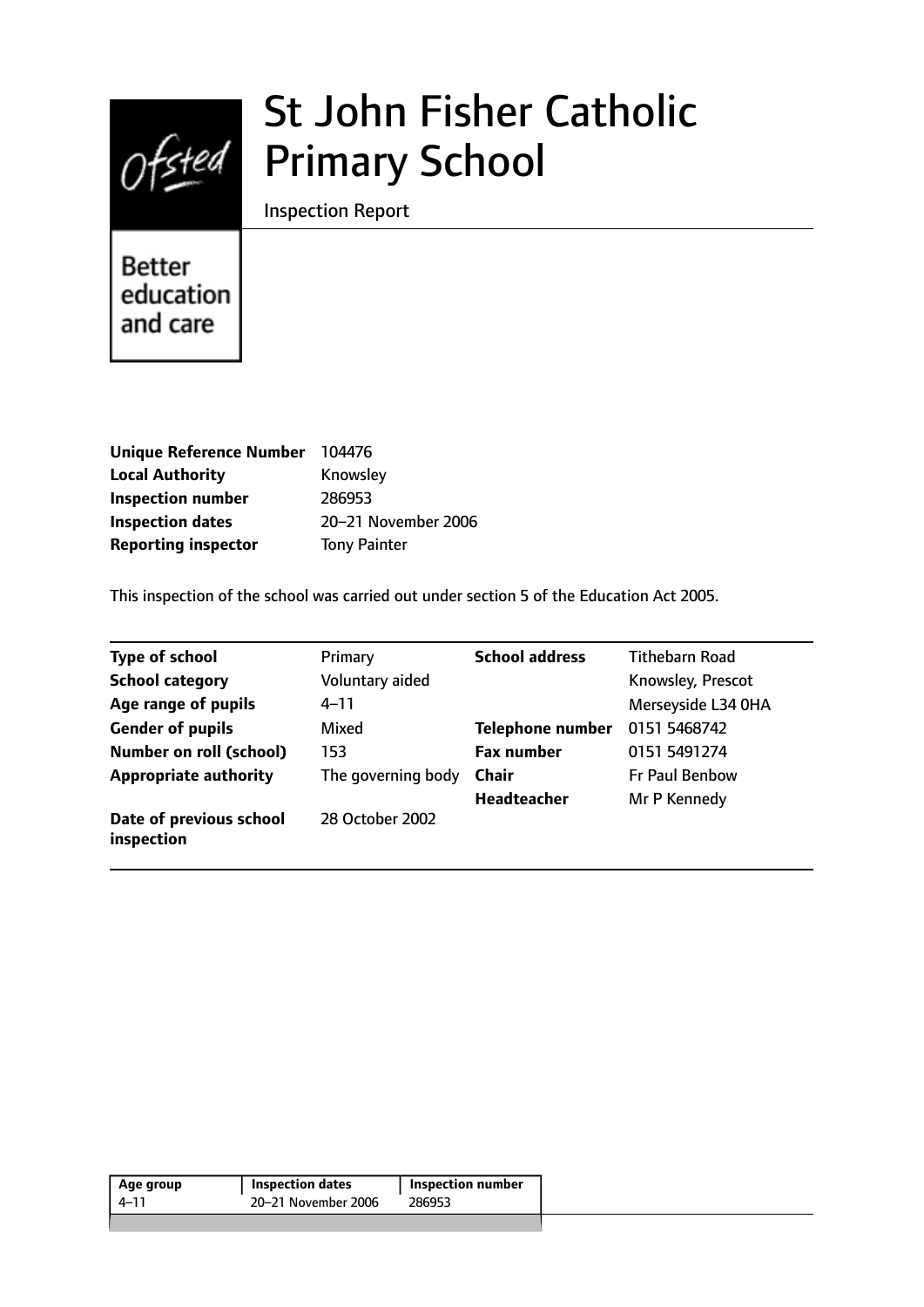© Crown copyright 2006

Website: www.ofsted.gov.uk

This document may be reproduced in whole or in part for non-commercial educational purposes, provided that the information quoted is reproduced without adaptation and the source and date of publication are stated.

Further copies of this report are obtainable from the school. Under the Education Act 2005, the school must provide a copy of this report free of charge to certain categories of people. A charge not exceeding the full cost of reproduction may be made for any other copies supplied.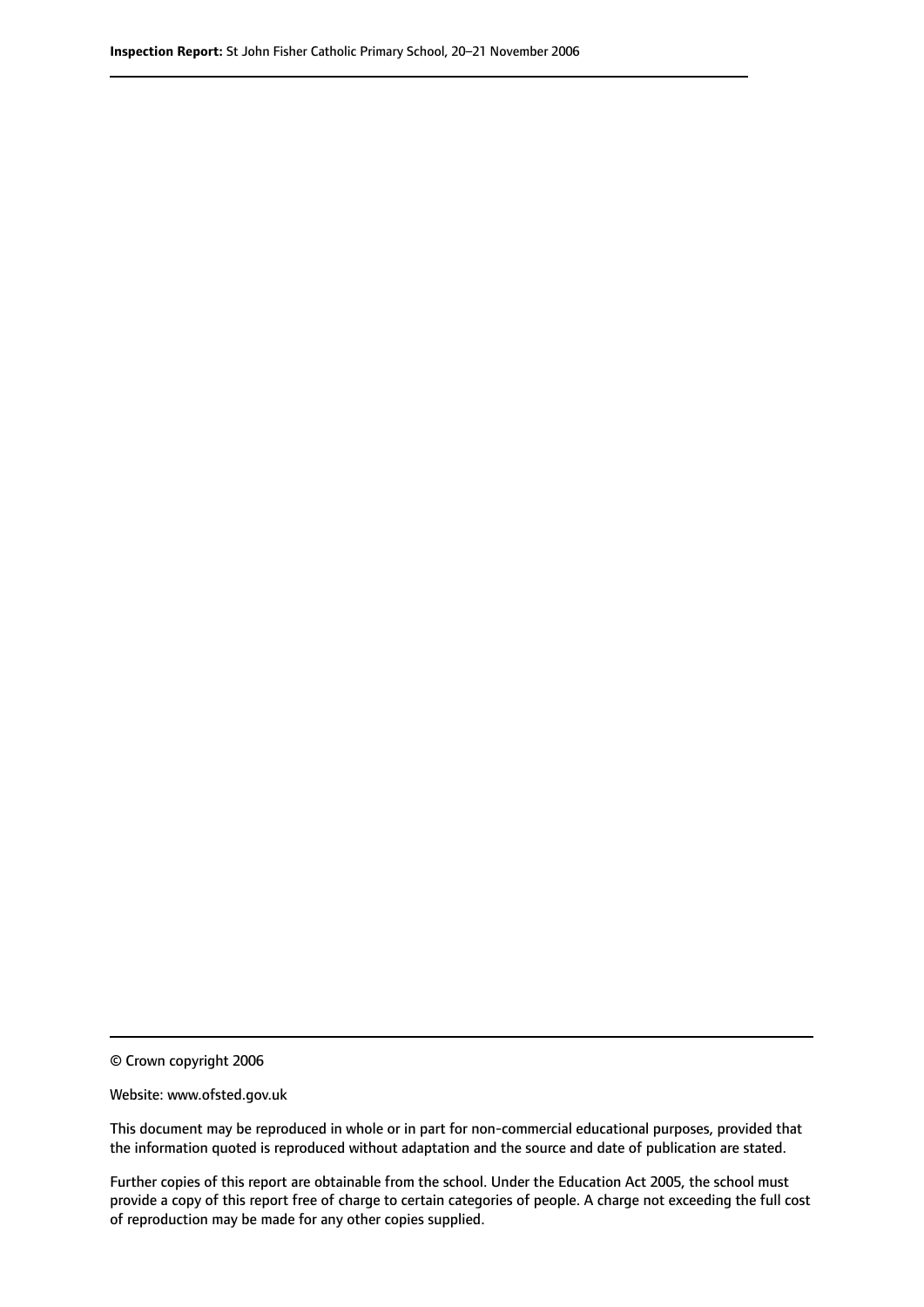# **Introduction**

The inspection was carried out by two Additional Inspectors.

## **Description of the school**

This small Catholic school serves pupils living within the village and over a wider surrounding area. This area has many indicators of substantial deprivation and the proportion of children in the school in the school who are eligible for free schools meals is above average. The proportion of pupils identified as having learning difficulties and/or disabilities is around the national average. All pupils come from White British backgrounds. The school has a Healthy Schools Award.

#### **Key for inspection grades**

| Grade 1 | Outstanding  |
|---------|--------------|
| Grade 2 | Good         |
| Grade 3 | Satisfactory |
| Grade 4 | Inadequate   |
|         |              |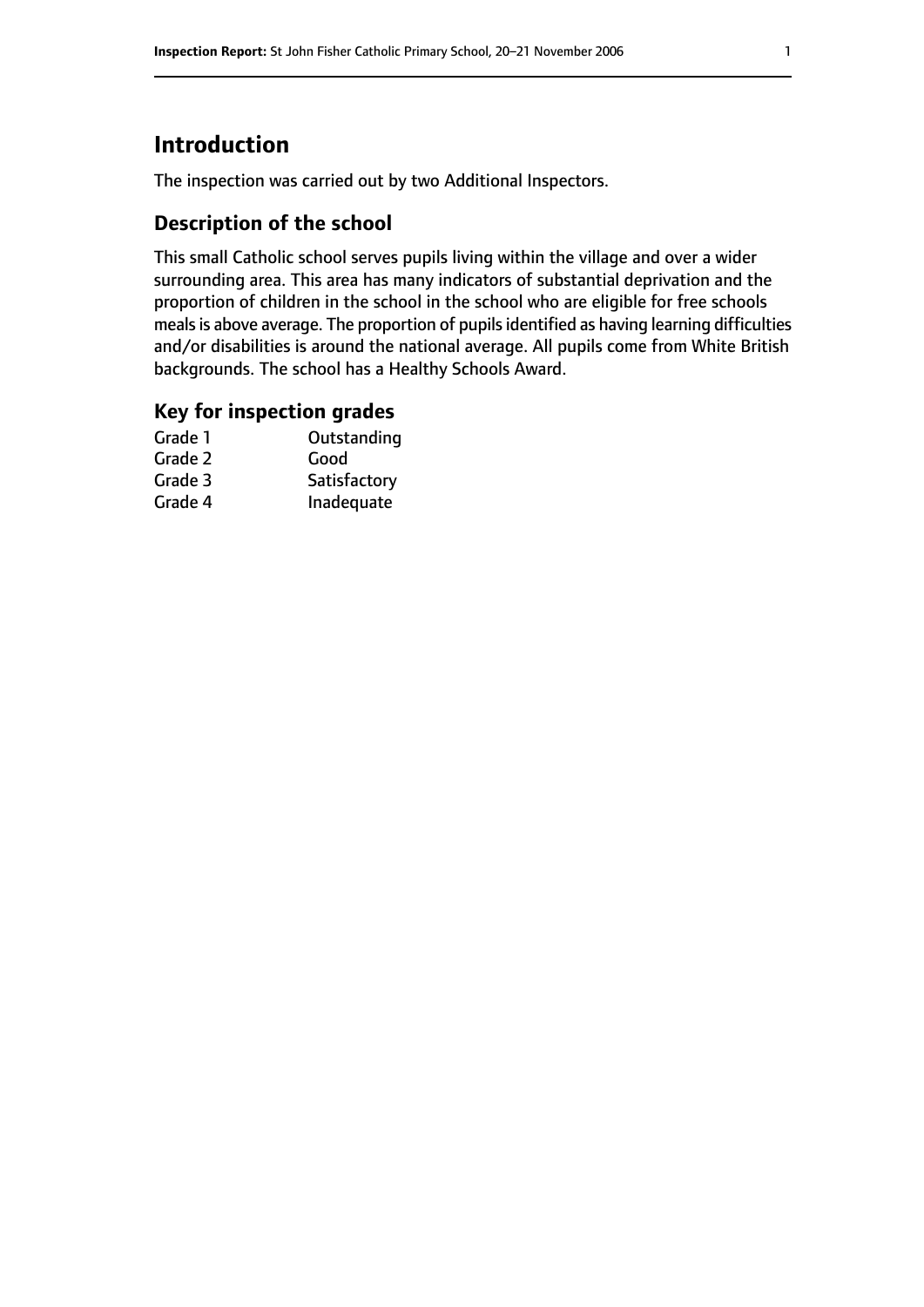# **Overall effectiveness of the school**

#### **Grade: 2**

This school provides a good standard of education for its pupils. The very positive quality of relationships strikes one immediately on entering the school. Parents agree, describing it as'warm and welcoming' and praising the staff: 'everyone islovely.' These very strong relationships encourage a real community atmosphere within which pupils thrive. Teachers build well on this foundation to create an effective and purposeful atmosphere in most lessons. As a result, pupils' overall progress is good. Pupils quickly settle into the Reception class, where good provision ensures that they achieve well from starting points that are well below average overall. Good teaching ensures that pupils continue to achieve well as they progress through the school. They reach broadly average standards by the end of Year 6. Although these results fell in 2006, the school is clear on where the weaknesses lie and has put action into place to raise standards again next year.

Teachers' good organisation and routines mean that most lessons have sufficient pace and pupils' very positive attitudes enhance their learning further. Teachers make very good use of their knowledge of each individual pupil to encourage and support their learning. Those pupils with learning difficulties and/or disabilities, for example, are quickly and accurately identified and appropriate support helps them make good progress. The school has introduced a good range of ways to judge pupils' progress since the time of the last inspection. These are being used increasingly well to set targets and help planning. However, teachers still do not make full use of the information available when matching tasks to pupils' abilities. This has its biggest impact on the progress of higher-ability pupils, where opportunities to reach the highest levels are sometimes missed.

The school is very effective in its pastoral care of pupils. However, academic guidance is less well developed as some pupils are unsure how to improve their work. The school continually seeks to improve the care of pupils. For example, it has recently revised its approach to behaviour management and held a meaningful anti-bullying week in school. Its efforts have been successful. Pupils report that they feel safe and well protected. Incidents of bullying are extremely rare and all those spoken to were very confident of what to do if any such incidents occurred. The school is very aware of its few vulnerable pupils and is taking increasingly positive action to support them, with the help of the learning mentor. The very positive support for all means that pupils enjoy all aspects of school and their attendance is above average, further supporting their good progress.

Increasingly effective teamwork throughout the school is helping to improve all aspects of the school's work, including its leadership and management. Inspectors agree with the school's judgement of its overall effectiveness. However, it has been over-generous in its evaluation of the care, guidance and support it provides for pupils and has not take into account the importance of academic guidance. The headteacher and deputy headteacher work very successfully together, sharing responsibilities and supporting new developments. This has ensured good progress since the last inspection in establishing assessment systems and improving information and communication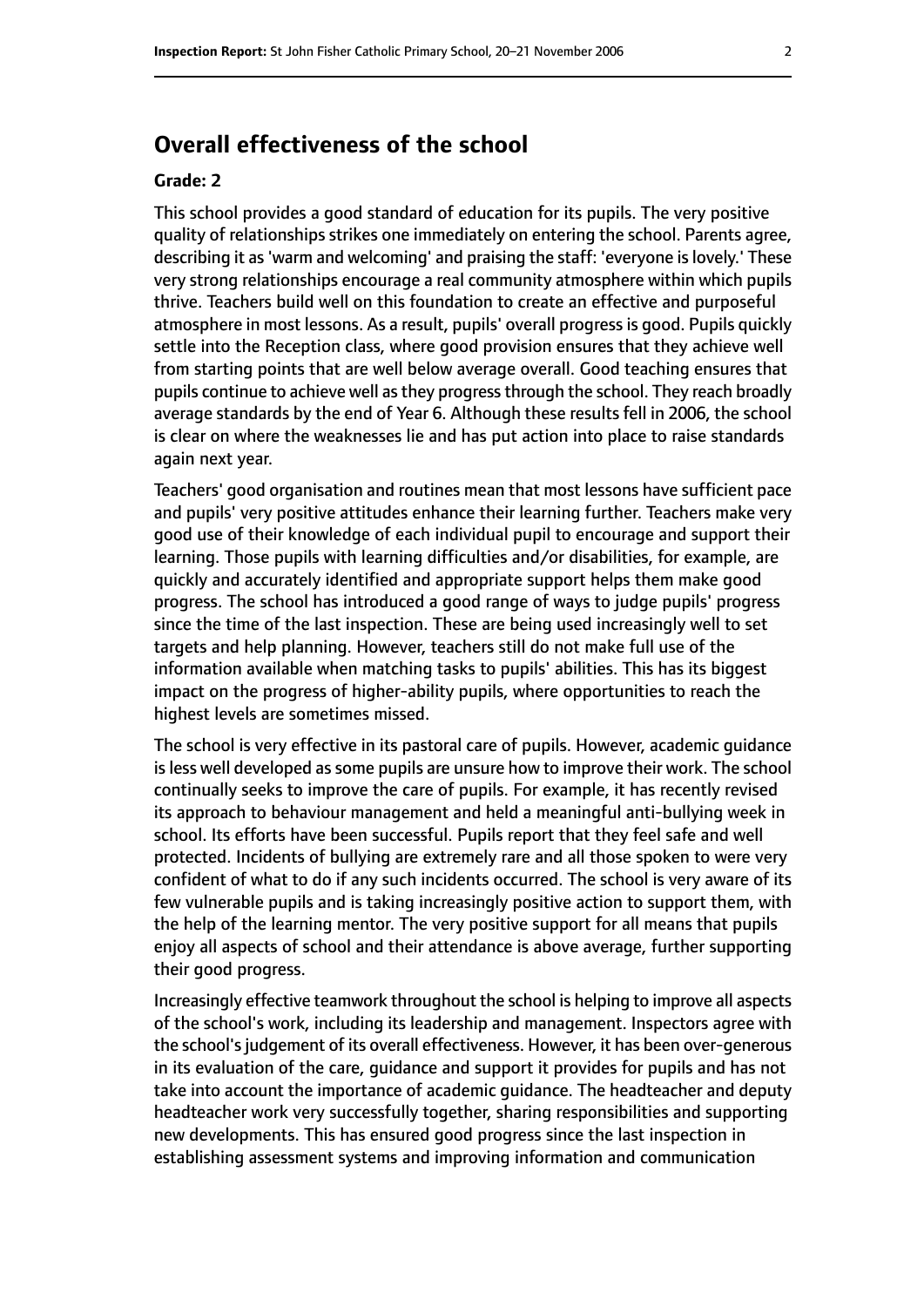technology (ICT) provision. Recent positive action has helped allstaff to work together more, both as subject coordinators and within the whole-school approach to assessment. As a result, staff are gaining greater confidence in looking critically and accurately at the effectiveness of their own work and that of others. This is helping them to improve provision, such as in the current moves to develop the curriculum in line with national and local guidance. Planning for future developments, both by subject coordinators and within the school improvement plan, is focusing on appropriate matters to improve the school. However, the planning does not always identify sufficiently precisely how developments will have an impact on pupils' work and the standards they should reach. The good progress made since the last inspection shows the school's good potential to continue to improve further, and the school represents good value for money.

#### **What the school should do to improve further**

- Make greater use of assessment information to match tasks to the needs of pupils of different abilities, particularly the more able pupils.
- Ensure that development planning focuses more sharply on the expected impact of actions on pupils' standards.

# **Achievement and standards**

#### **Grade: 2**

Many pupils have had limited experiences before joining the school. Over recent years, overall attainment on entry has been falling and is now well below that generally found. Pupils achieve well in the Reception class in all aspects of their development but weaknesses remain, particularly in their language skills. They are working towards the expected standards by the time they begin Year 1. Through Years 1 to 6, pupils continue to make good progress, reaching broadly average standards by Year 6. Good support ensures that pupils with additional learning needs are quickly identified and achieve well.

The school's results in the Year 6 national tests had been rising to 2005, reflecting improvements in teaching. However, the school has consistently fallen short of its targets for pupils reaching the higher Level 5. The most recent 2006 results have fallen, particularly in mathematics. This has mostly been a result of significant levels of learning difficulties within this group of pupils. However, new strategies have been introduced and higher targets have been identified for next year to restore the rising trend.

# **Personal development and well-being**

#### **Grade: 2**

Pupils' spiritual, moral, social and cultural development is good. Children in the Reception year make good progress in their personal, social and emotional development. Pupils throughout the school are confident and polite and they behave well in lessons and around school. They enjoy learning very much and are keen to contribute and ask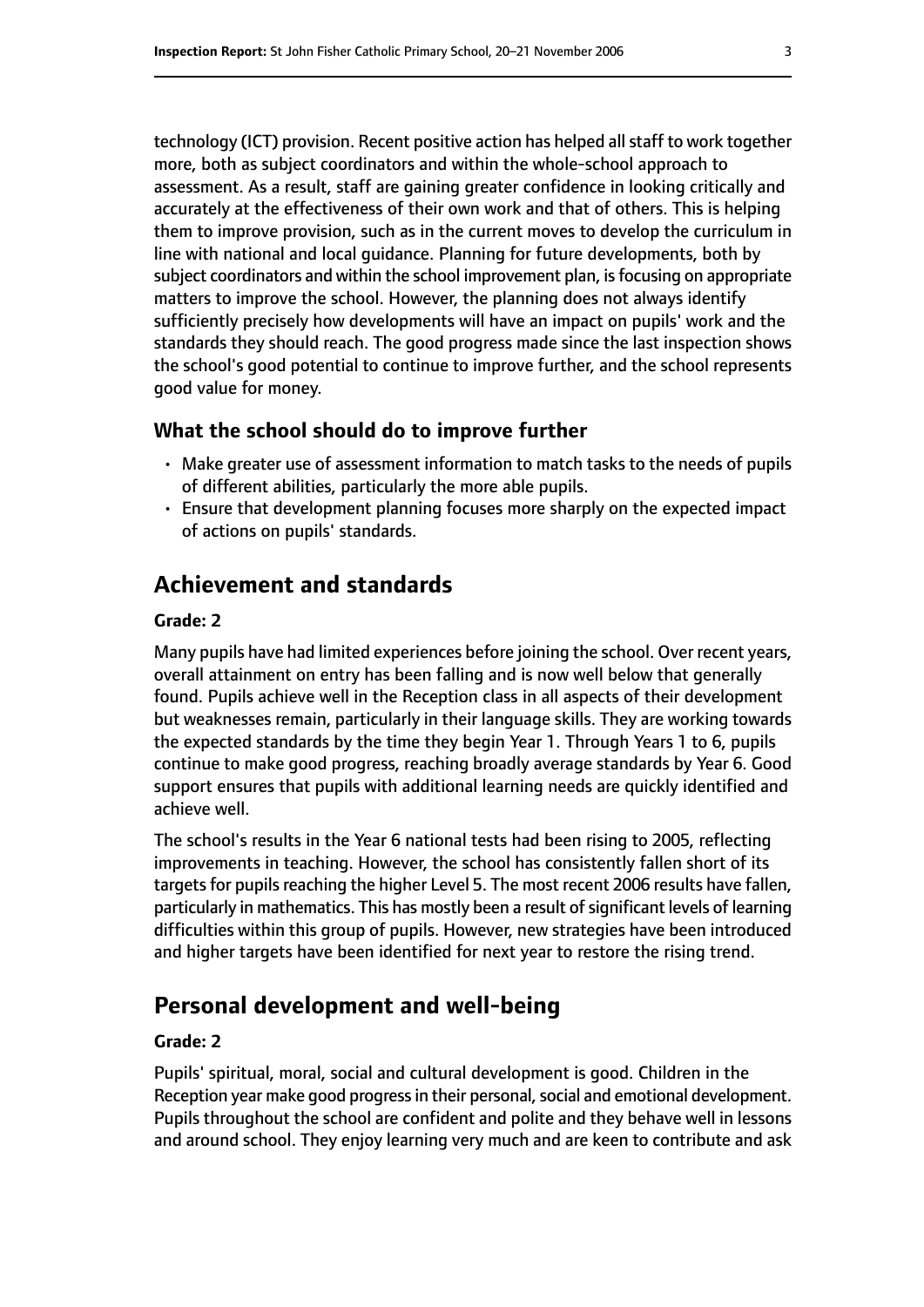questions. Their positive attitudes to school are also demonstrated through good attendance. Pupils know how to avoid potential risks, including those that might result from unwise use of the Internet. They are helped to become physically active, for example at playtimes and in physical education lessons and clubs. Pupils show a growing understanding of how to cope with bullying and the impact of racist behaviour. They are prepared well for the future because they make good progressin literacy, numeracy and ICT skills. They make a good contribution to the community through a range of activities. Members of the school council, for example, are proud of the work they do for the school community, such as fundraising and managing the budget for school grounds improvement. This work also helps them to develop valuable skills for the future.

# **Quality of provision**

#### **Teaching and learning**

#### **Grade: 2**

The quality of teaching is good and helps to ensure that almost all pupils achieve well. Teachers have very good personal knowledge of the pupils in their classes. This, alongside their effective organisation and very good relationships, helps create a strong positive atmosphere for learning, where pupils gain self-esteem and learn well throughout the school. This is reflected, for example, in their increasing confidence when talking about their work. Teachers ensure pupils' good behaviour and usually identify clearly what they will be learning. This helps most lessons to have a brisk pace and ensures that pupils are engaged in their learning.

Most lessons have detailed plans. Marking is generally positive and often identifies what pupils need to do to improve, with teachers increasingly setting targets for groups of pupils. However, teachers do not always make enough use of information they have about how well pupils of different abilities are already doing to match tasks to their needs. This is particularly apparent in teachers' identification of tasks that will challenge the more able pupils. This means that opportunities for these pupils to reach the highest levels are sometimes missed.

#### **Curriculum and other activities**

#### **Grade: 2**

Teachers are making positive moves towards linking pupils' learning in different subjects and widening their experiences. They make good use of links with other schools and agencies to enhance the curriculum and support for pupils' learning. New strategies such as science week and multicultural activities are adding noticeably to pupils' enjoyment and learning. Within this structure, pupils' literacy, numeracy and ICT learning needs are increasingly well met and they make good progress overall. A strong range of extra-curricular activities also extends pupils' experiences well, notably in the range of sports available through the year. The needs of pupils with learning difficulties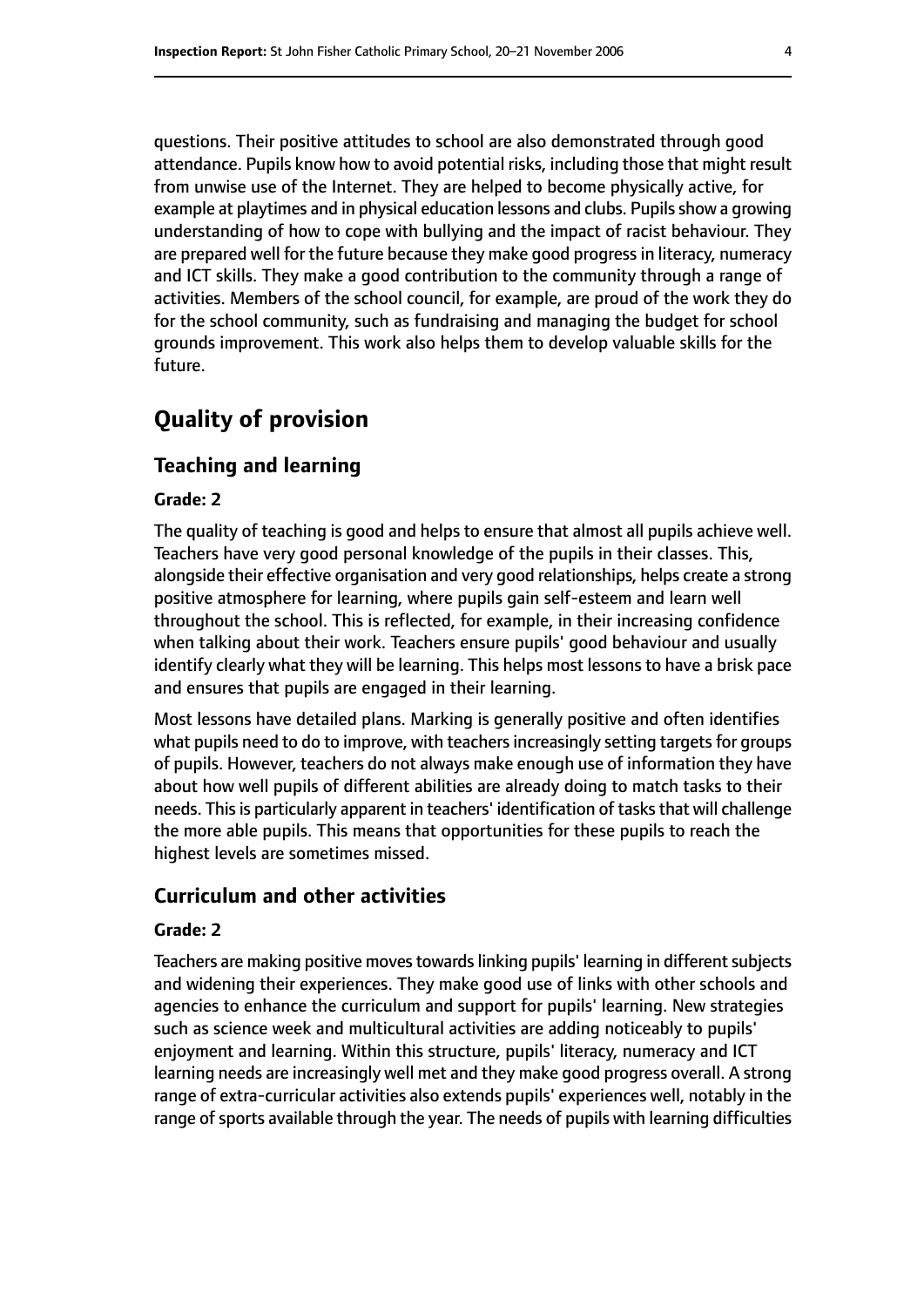and/or disabilities are well identified and met. Additional projects beyond their normal lessons to support gifted and talented pupils widen their understanding.

#### **Care, guidance and support**

#### **Grade: 2**

This aspect of the school's work is good. Pupilslearn how to keep safe and stay healthy through lessons and other activities, including a well thought out programme of personal, social and health education. Pupils say they feel safe and they are confident that any incidents of oppressive behaviour would be quickly and effectively dealt with. The school's Healthy Schools Award emphasises its success in promoting pupils' physical, social and emotional health. The school cares well for pupils with learning difficulties and/or disabilities and they make good progress because of this. The school is also very aware that a few pupils have other barriers to their learning and works hard to overcome these. Nevertheless, alongside these significant strengths, academic guidance is not always good enough. The school has a good deal of information about how well pupils are doing, particularly in mathematics and English and increasing use is made of targets to promote progress. However, this information is not always used well enough to plan work that helps pupils, particularly the more able, to make as much progress as they should and pupils are not always clear of what they need to do to improve. Most statutory requirements for ensuring pupils' health and safety are in place. However, although the school has collected the required information about staff members' suitability for their work, this information has not yet been drawn together.

## **Leadership and management**

#### **Grade: 2**

Leadership and management are good. The headteacher is very well supported by the deputy headteacher and together they have forged an effective team along with subject coordinators. A well structured programme has helped subject coordinators to evaluate their own work and that of others, and to identify strengths and some areas for development. However, these do not always clearly identify the expected outcomes in ways that can be accurately evaluated. For example, proposed actions sometimes do not focus closely enough on raising standards and attainment. The school responded to the drop in mathematics results at the end of last year with purposeful action, but it is too early to judge its effect. Governors are very supportive of the life and work of the school and make a positive contribution to pupils' development. They are satisfactorily involved in formulating and monitoring the school's improvement plan.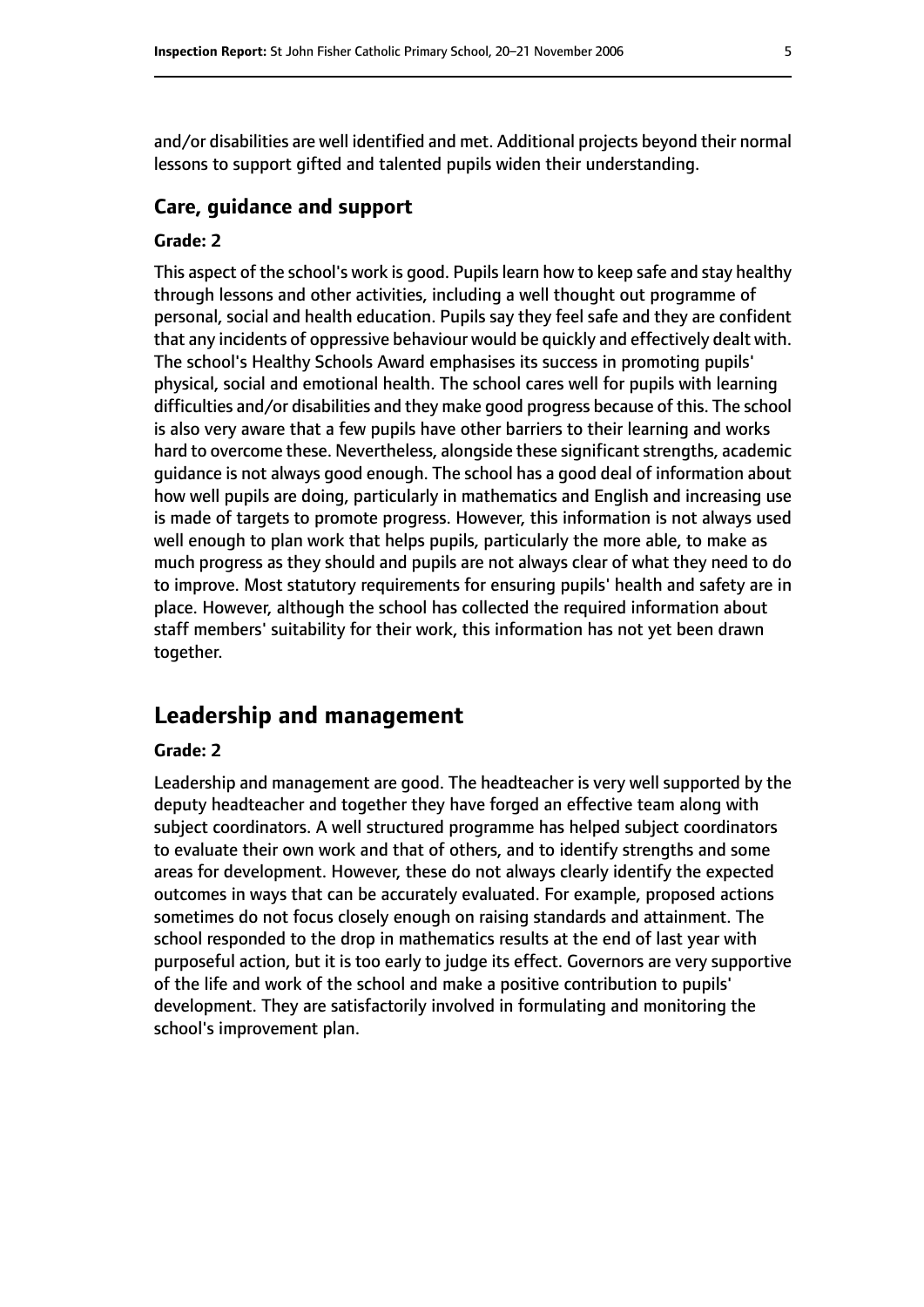**Any complaints about the inspection or the report should be made following the procedures set out inthe guidance 'Complaints about school inspection', whichis available from Ofsted's website: www.ofsted.gov.uk.**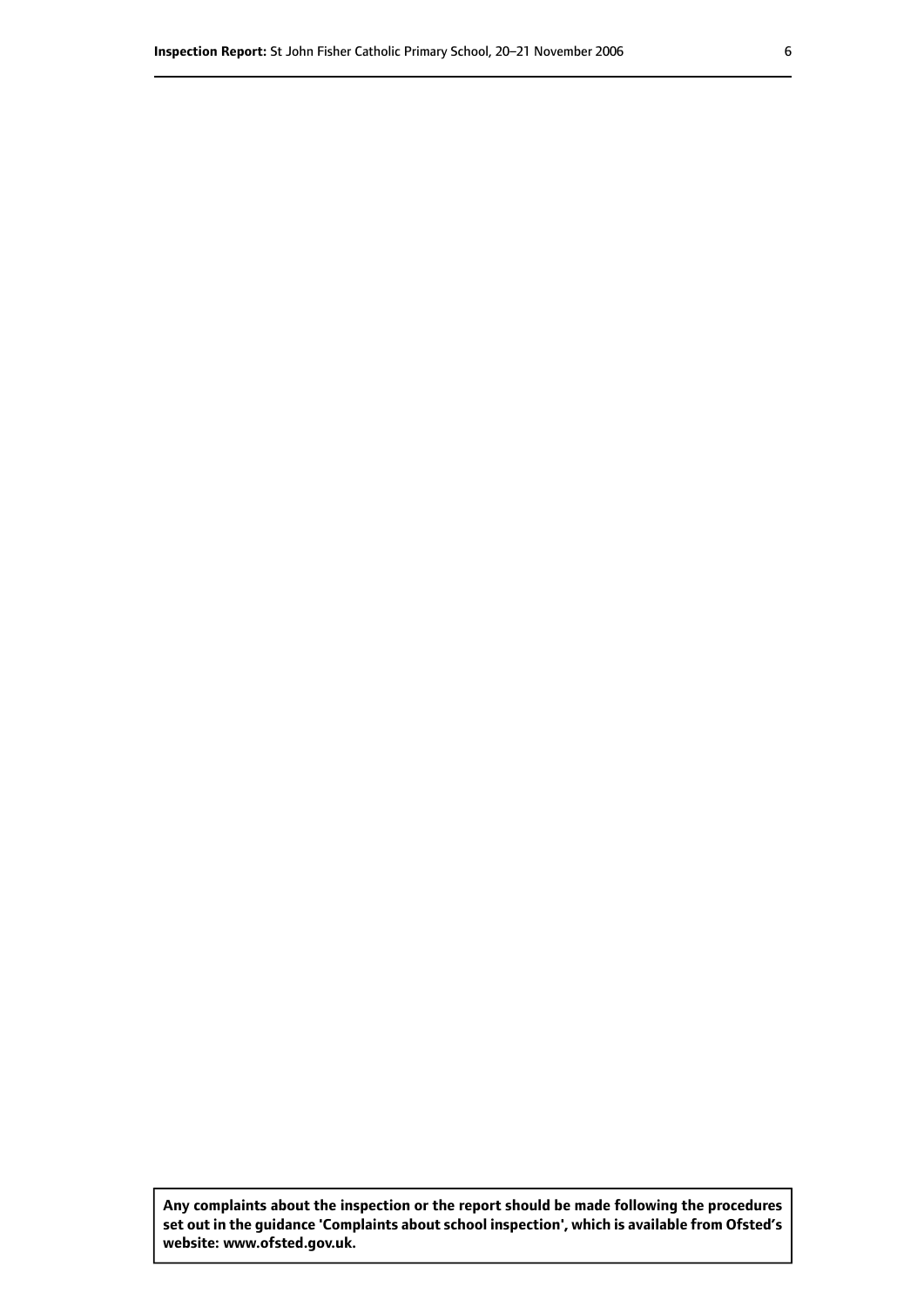# **Inspection judgements**

| Key to judgements: grade 1 is outstanding, grade 2 good, grade 3 satisfactory, and grade 4 | <b>School</b>  |
|--------------------------------------------------------------------------------------------|----------------|
| inadeauate                                                                                 | <b>Overall</b> |

# **Overall effectiveness**

| How effective, efficient and inclusive is the provision of education, integrated<br>care and any extended services in meeting the needs of learners? |     |
|------------------------------------------------------------------------------------------------------------------------------------------------------|-----|
| How well does the school work in partnership with others to promote learners'<br>well-being?                                                         |     |
| The quality and standards in the Foundation Stage                                                                                                    |     |
| The effectiveness of the school's self-evaluation                                                                                                    |     |
| The capacity to make any necessary improvements                                                                                                      |     |
| Effective steps have been taken to promote improvement since the last<br>inspection                                                                  | Yes |

## **Achievement and standards**

| How well do learners achieve?                                                                               |  |
|-------------------------------------------------------------------------------------------------------------|--|
| The standards <sup>1</sup> reached by learners                                                              |  |
| How well learners make progress, taking account of any significant variations between<br>groups of learners |  |
| How well learners with learning difficulties and disabilities make progress                                 |  |

## **Personal development and well-being**

| How good is the overall personal development and well-being of the<br>learners?                                  |  |
|------------------------------------------------------------------------------------------------------------------|--|
| The extent of learners' spiritual, moral, social and cultural development                                        |  |
| The behaviour of learners                                                                                        |  |
| The attendance of learners                                                                                       |  |
| How well learners enjoy their education                                                                          |  |
| The extent to which learners adopt safe practices                                                                |  |
| The extent to which learners adopt healthy lifestyles                                                            |  |
| The extent to which learners make a positive contribution to the community                                       |  |
| How well learners develop workplace and other skills that will contribute to<br>their future economic well-being |  |

## **The quality of provision**

| How effective are teaching and learning in meeting the full range of the<br>  learners' needs?                      |  |
|---------------------------------------------------------------------------------------------------------------------|--|
| $\mid$ How well do the curriculum and other activities meet the range of needs<br>$\mid$ and interests of learners? |  |
| How well are learners cared for, guided and supported?                                                              |  |

 $^1$  Grade 1 - Exceptionally and consistently high; Grade 2 - Generally above average with none significantly below average; Grade 3 - Broadly average to below average; Grade 4 - Exceptionally low.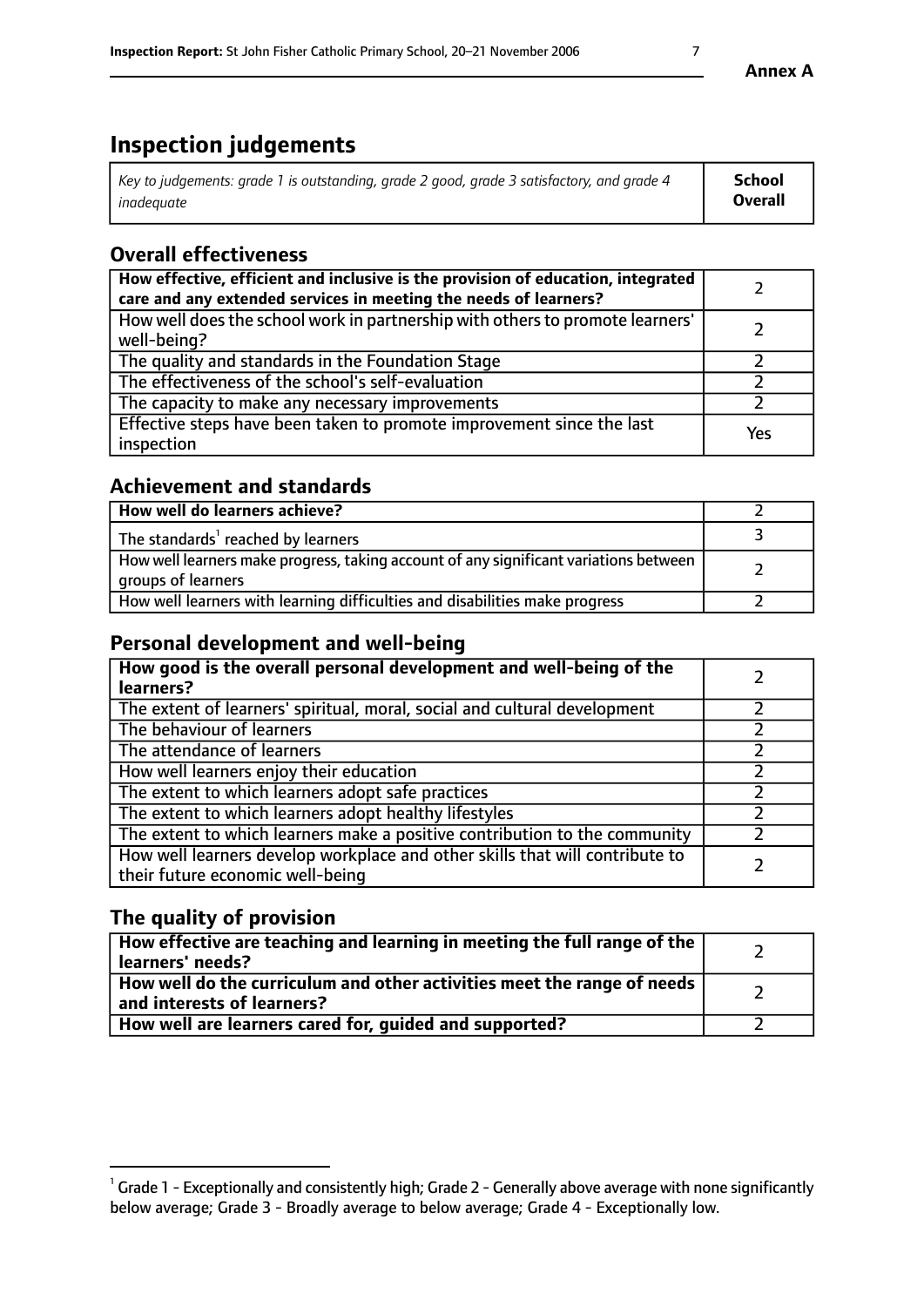# **Leadership and management**

| How effective are leadership and management in raising achievement<br>and supporting all learners?                                              |               |
|-------------------------------------------------------------------------------------------------------------------------------------------------|---------------|
| How effectively leaders and managers at all levels set clear direction leading<br>to improvement and promote high quality of care and education |               |
| How effectively performance is monitored, evaluated and improved to meet<br>challenging targets                                                 | $\mathcal{L}$ |
| How well equality of opportunity is promoted and discrimination tackled so<br>that all learners achieve as well as they can                     | 3             |
| How effectively and efficiently resources, including staff, are deployed to<br>achieve value for money                                          | $\mathcal{P}$ |
| The extent to which governors and other supervisory boards discharge their<br>responsibilities                                                  | 3             |
| Do procedures for safequarding learners meet current government<br>requirements?                                                                | <b>No</b>     |
| Does this school require special measures?                                                                                                      | No            |
| Does this school require a notice to improve?                                                                                                   | <b>No</b>     |